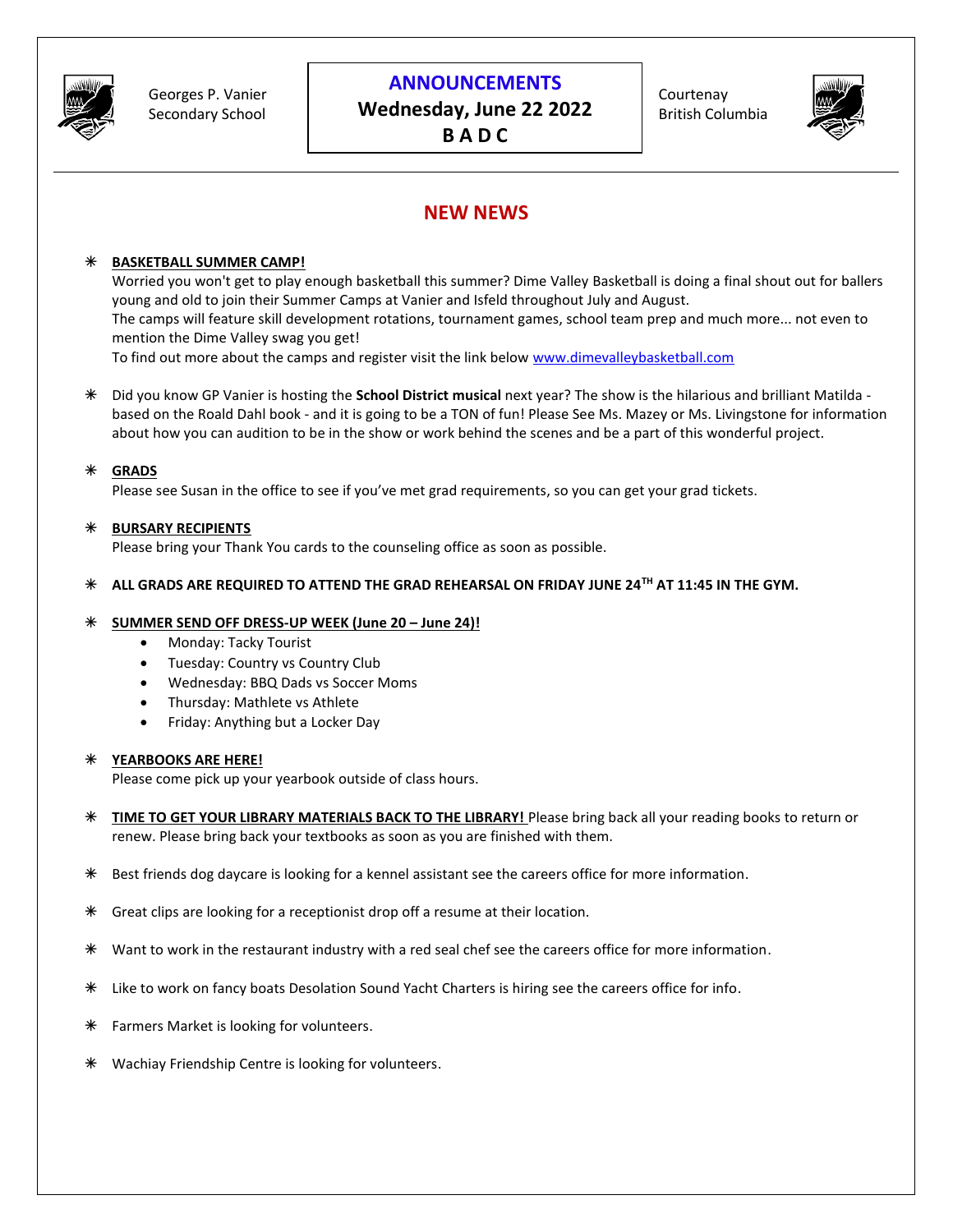# **MEETINGS/PRACTICES TODAY**

|   | Group/Activity/Event                                                                                                                                                                                                                     | <b>Time</b>                           | Where              |
|---|------------------------------------------------------------------------------------------------------------------------------------------------------------------------------------------------------------------------------------------|---------------------------------------|--------------------|
|   | <b>Weightlifting Club</b>                                                                                                                                                                                                                | $3:05$ pm                             | <b>Weight Room</b> |
|   |                                                                                                                                                                                                                                          |                                       |                    |
|   |                                                                                                                                                                                                                                          | <b>OLDER NEWS</b>                     |                    |
|   |                                                                                                                                                                                                                                          |                                       |                    |
| ⋇ | FOUNDRY COMOX VALLEY is hosting an 8-week wellness and movement group for young women (15-18) who identify<br>anxiety as a barrier in their lives and are looking to develop resources and coping strategies to help them manage anxiety |                                       |                    |
|   | and stress.                                                                                                                                                                                                                              |                                       |                    |
|   | This group is for any young women hoping to:                                                                                                                                                                                             |                                       |                    |
|   | Try new physical wellness activities (e.g., bouldering, Muay Thai, yoga, TRX, and more!)<br>Experiment with healthy outlets for anxiety                                                                                                  |                                       |                    |
|   | Build self-esteem and increase self-confidence                                                                                                                                                                                           |                                       |                    |
|   | Expand social connections, community, and camaraderie<br>Unlearn the unhelpful and inaccurate/toxic messages from media and society.                                                                                                     |                                       |                    |
|   | This group is free of charge and will run on Wednesdays from 5pm-7:30pm. For more information or to register, please see                                                                                                                 |                                       |                    |
|   | your school counsellor or email Rachel Ducommun (rachel.ducommun@jhsni.bc.ca).                                                                                                                                                           |                                       |                    |
| ⋇ | 2022 COMOX VALLEY VOLLEYBALL GRASS CAMP                                                                                                                                                                                                  |                                       |                    |
|   | The Comox Valley Volleyball Camp is July 11th-14th this summer. Please contact Brian at bdstevens@hotmail.com for more<br>information.                                                                                                   |                                       |                    |
| ⋇ | GRADE 12S- Are you interested in becoming a Certified Medical Laboratory Assistant? Camosun College still has a few                                                                                                                      |                                       |                    |
|   | seats available for the Fall 2022 cohort. These seats have one-time funding support that will reduce the tuition to \$5000 for                                                                                                           |                                       |                    |
|   | domestic students in the September 2022 cohort. There will be an online information session on July 18th from 6pm-<br>8pm. https://camosun.ca/events/certified-medical-laboratory-assistant-cmla-info-session                            |                                       |                    |
|   |                                                                                                                                                                                                                                          |                                       |                    |
|   |                                                                                                                                                                                                                                          |                                       |                    |
|   |                                                                                                                                                                                                                                          |                                       |                    |
|   |                                                                                                                                                                                                                                          | <b>INDIGENOUS EDUCATION</b>           |                    |
| ⋇ | BEADWORK CLUB - Join Mrs. Walker on Thursdays at lunch in room 133 to learn more!                                                                                                                                                        |                                       |                    |
|   |                                                                                                                                                                                                                                          |                                       |                    |
|   |                                                                                                                                                                                                                                          | <b>CAREERS/WORK EXPERIENCE OFFICE</b> |                    |
|   | The Careers Office works closely with our community in creating connections for students at Vanier. Below you                                                                                                                            |                                       |                    |
|   | will find current volunteer and career opportunities that are available. If you have any questions or inquiries,                                                                                                                         | please visit the Careers Office.      |                    |

- Do you want to become a lifeguard and get paid a awesome wage (\$23.93 per hour) see the careers office for information on the upcoming courses.
- CYMC is looking for an Assistant Program Coordinator for the summer 30 hours per week \$17.00 per hour see the careers office for how to apply.
- **Tsolum River Restoration** project is looking to hire a summer student see the careers office for information.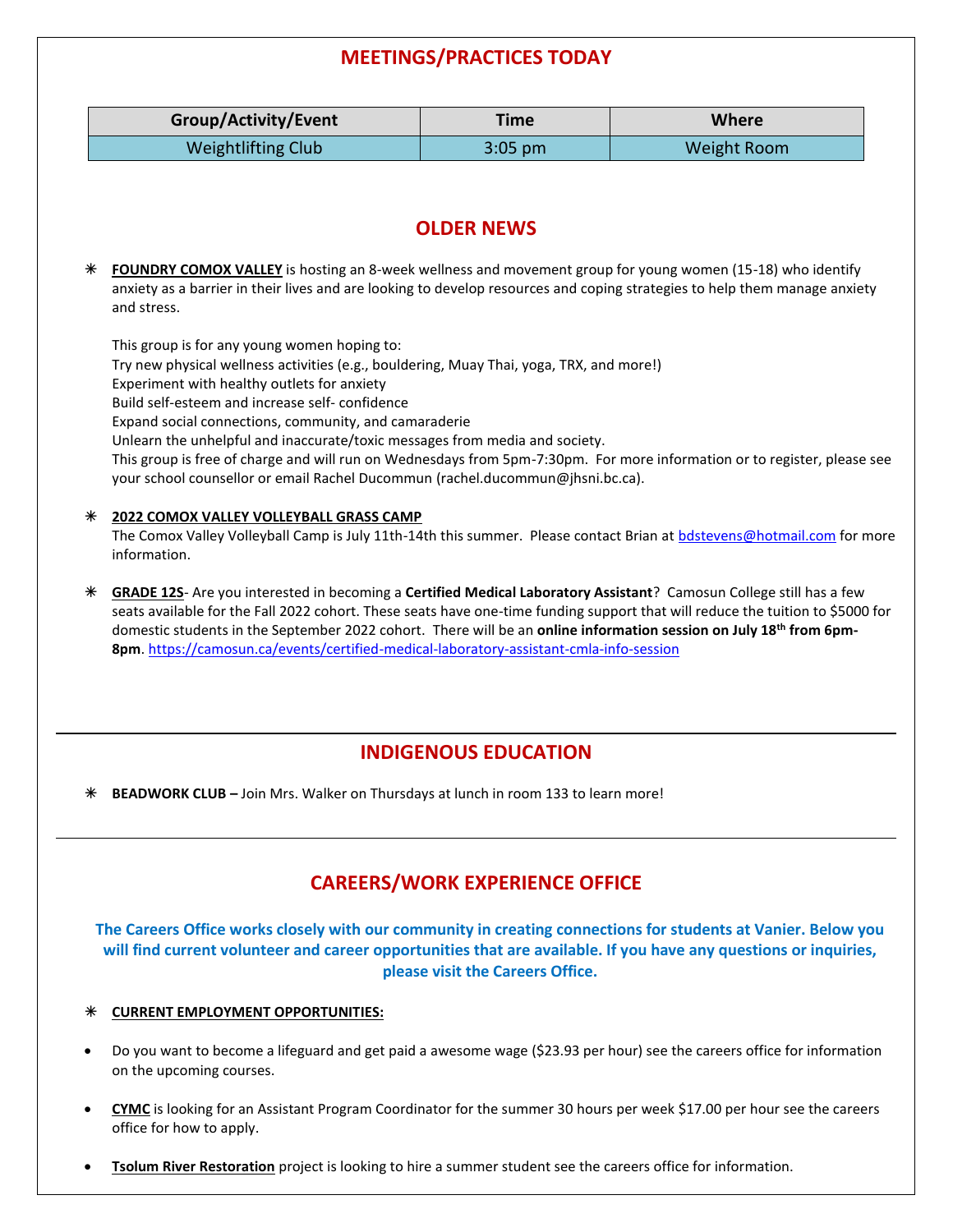- Any students interested in working for **Strathcona Wilderness Institute** over the summer see the careers office job board for more information.
- Students interested in working for the **City of Courtenay at the Lewis Centre** over the summer various positions available see the careers office job board for more information.
- If you are in grade 12 and are interested in **STEM,** then this is the position for you. NIC is looking for someone who can work as a camp assistant in their STEM camps running 4-6 weeks between July and August. Position pays \$16-\$18 per hours and is 35 hrs a week. Please send your RESUME to [youthacademy@nic.bc.ca](mailto:youthacademy@nic.bc.ca) subject line STEM and SPORT camp position.
- The City of Courtenay is looking to hire a Drop-in Program Facilitator for the summer at the Lewis Centre see the careers office for the link on how to apply.
- Students interested in working for **Parks Canada** over the summer, they are hiring. See the careers office for more information.
- **LEMON HEAVEN** is looking for employees for the summer first event is Music Fest July 8-10 and more festivals throughout the summer. See the careers office for more information.

#### • **BERRY PICKING**

A local Berry farm is looking for strawberry pickers \$.75 per pound, flexible hours contact Pat Murphy at 250-941-6248 to discuss.

### **VOLUNTEER**

 Any students wanting to volunteer for The Views this summer come to the careers office to pick up the application. This is for returning or new students.

#### **VOLUNTEER POSITION**

If you are 16+ years and are interested in **STEM**, NIC is looking for volunteers to help in their STEM/SPORTS summer camps. This position starts in July. Please email **youthacademy@nic.bc.ca** with subject line STEM/SPORT camp volunteer position and attach your resume.

**Please come to the Career's office for application/information package.**

 **VOLUNTEERS NEEDED:** If you are interested in a career working with children (ECCE), we have a great volunteer opportunity for you. Come to the career's office for more information.

### **BURSARY/SCHOLARSHIP & GRADE 12 INFO**

 **Grade 12s - Scholarships are a great way to help cover the costs of education, but they are difficult to find. There is a new website called ScholarTree.ca that helps students find all the scholarships they qualify for in minutes. It's super easy to get started:**

- 1. Create an account at https://ScholarTree.ca
- 2. Fill out your information and get matched to a list of scholarships you're eligible for
- 3. Start applying!

#### **GRADE 12 STUDENTS – STUDENT TRANSCRIPT SERVICES**

A friendly reminder to grade 12 students who have applied to a post-secondary institution for fall 2022 to send transcripts via Student Transcript Services. [https://www2.gov.bc.ca/gov/content/education-training/k-12/support/transcripts-and](https://www2.gov.bc.ca/gov/content/education-training/k-12/support/transcripts-and-certificates)[certificates](https://www2.gov.bc.ca/gov/content/education-training/k-12/support/transcripts-and-certificates) If you have any questions, please see your school counsellor.

 **Storwell Bursary –** Storwell is offering an annual bursary of \$2,000 in support of foster children to help them attend postsecondary schools and to offer a hand up as they make their way forward in life! The award is non-renewable, but